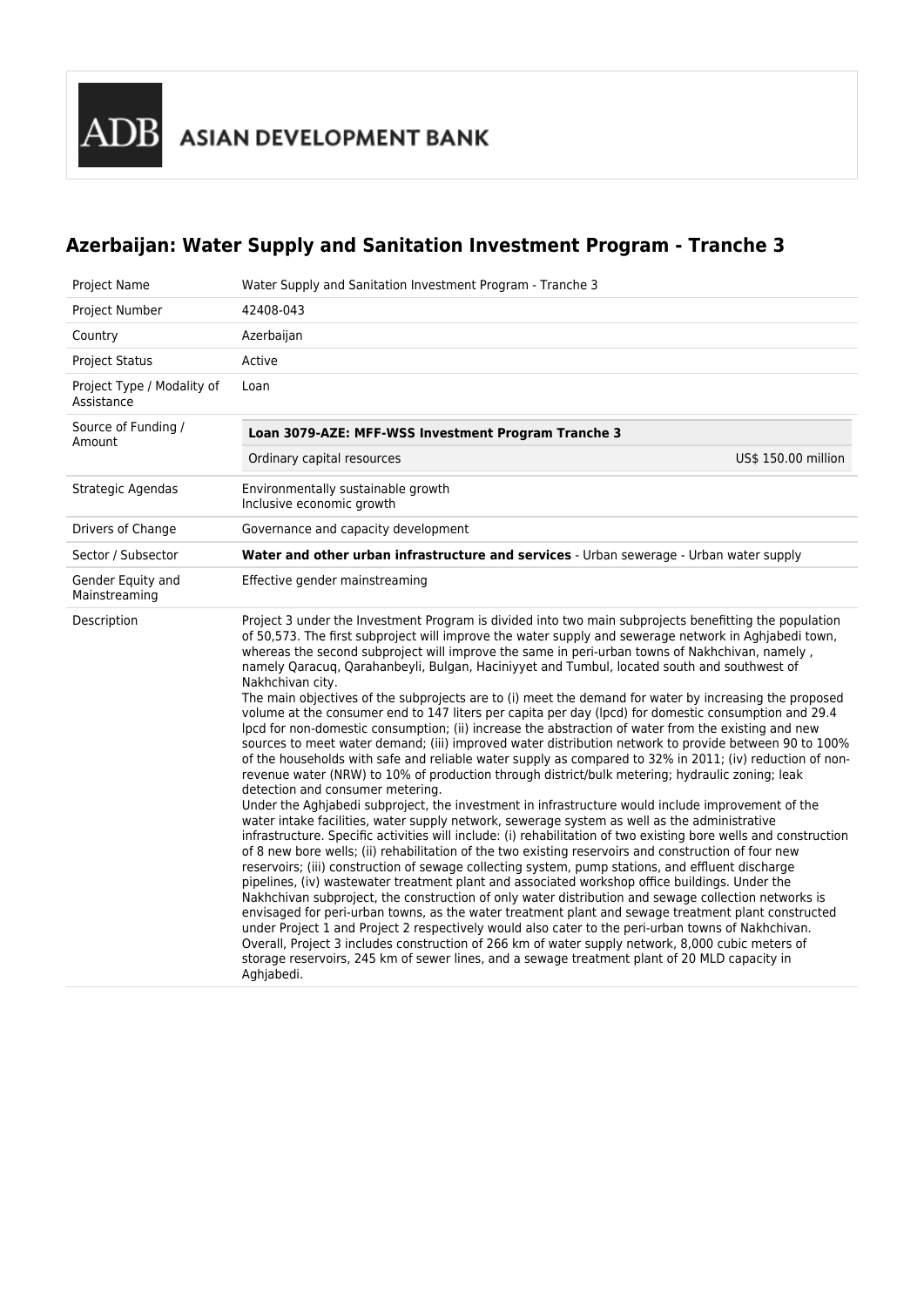| Project Rationale and<br>Linkage to<br>Country/Regional Strategy | The quality, coverage and reliability of water supply and sanitation infrastructure and services have not<br>kept pace with the rapid growth of the economy and population of secondary towns in Azerbaijan. The<br>deficiencies are adding to household costs and diminishing the quality of life of all the towns' population.<br>Recognizing the need to overcome the current problems and constraints, the government's State<br>Program on Poverty Reduction and Sustainable Development (SPPRS) for 2008-2015 committed to<br>improve access to basic services and targets improved water supply and sanitation (WSS) coverage and<br>service quality by 2015. This includes 100% coverage with 24-hour water supply in the capital city Baku<br>and 80-85% coverage in Azerbaijan's secondary towns and villages. Sustainable environmental<br>management, good governance and institutional effectiveness are also key strategic goals of the SPPRS.<br>Delivering improved urban WSS services is a key priority of the government, as it is essential to<br>improving the quality of life, attracting investment, and raising productivity and competitiveness.<br>Recognizing the need to overcome the current problems and constraints, the government"s State<br>Program on Poverty Reduction and Sustainable Development (State Program) for 2008 -2015 commits<br>to improving access to basic services and targets improved WSS coverage and service quality by 2015.<br>This includes 100% coverage with 24-hour water supply in the capital city Baku and 80-85% coverage<br>in Azerbaijan"s secondary towns and villages. Sustainable environmental management, good<br>governance and institutional effectiveness are also key strategic goals of the State Program. |
|------------------------------------------------------------------|-----------------------------------------------------------------------------------------------------------------------------------------------------------------------------------------------------------------------------------------------------------------------------------------------------------------------------------------------------------------------------------------------------------------------------------------------------------------------------------------------------------------------------------------------------------------------------------------------------------------------------------------------------------------------------------------------------------------------------------------------------------------------------------------------------------------------------------------------------------------------------------------------------------------------------------------------------------------------------------------------------------------------------------------------------------------------------------------------------------------------------------------------------------------------------------------------------------------------------------------------------------------------------------------------------------------------------------------------------------------------------------------------------------------------------------------------------------------------------------------------------------------------------------------------------------------------------------------------------------------------------------------------------------------------------------------------------------------------------------------------------------------------------------------|
| Impact                                                           | Improved public health and environment in participating towns of Aghjabedi and the peri-urban towns of<br>Nakhchivan City (Qarahanbeyli, Qaracuq, Tumbul, Bulgan and Hacniyyet towns)                                                                                                                                                                                                                                                                                                                                                                                                                                                                                                                                                                                                                                                                                                                                                                                                                                                                                                                                                                                                                                                                                                                                                                                                                                                                                                                                                                                                                                                                                                                                                                                                   |

#### **Project Outcome**

| Description of Outcome                                                 | Improved coverage, and the continuity and quality of water supply and wasterwater disposal in<br>Aghiabedi and the peri-urban towns of Nakhchivan City                                                                                                                                                                                                                                                                                                                                                                                                                                                                                                              |
|------------------------------------------------------------------------|---------------------------------------------------------------------------------------------------------------------------------------------------------------------------------------------------------------------------------------------------------------------------------------------------------------------------------------------------------------------------------------------------------------------------------------------------------------------------------------------------------------------------------------------------------------------------------------------------------------------------------------------------------------------|
| Progress Toward Outcome                                                | The project outcome is highly likely to be achieved, although the executing agency's<br>commitment to fast track implementation of the Aghjabedi water supply and sanitation contract<br>and bid out the Aghjabedi wastewater treatment plant is critical in order to fully meet the<br>outcome in a timely manner.                                                                                                                                                                                                                                                                                                                                                 |
| <b>Implementation Progress</b>                                         |                                                                                                                                                                                                                                                                                                                                                                                                                                                                                                                                                                                                                                                                     |
| Description of Project Outputs                                         | A: WSS Infrastructure Rehabilitated and Improved<br>Water supply and sewerage system efficiency improved through rehabilitation and replacement,<br>and coverage expanded<br><b>B. Institutional Effectiveness</b><br>Capacity developed for better system planning, operations and maintenance                                                                                                                                                                                                                                                                                                                                                                     |
| Status of Implementation Progress<br>(Outputs, Activities, and Issues) | To be assessed. Civil works in Nakhchivan peri-urban is ahead of schedule. The water supply and<br>sanitation package in Aghjabedi was awarded in June 2016. The Aghjabedi WWTP is yet to be<br>procured in 2017.<br>The loan became effective on 28 May 2015. Procurement of works and recruitment for<br>consultancy are ongoing.<br>Contract was awarded in June 2016. Assessment will be done after completion of civil works.<br>Technology choice for wastewater treatment under discussion between Azersu and ADB.<br>To be assessed after completion of civil works. The works for Nakhchivan peri-urban towns was<br>completed 7 months ahead of schedule. |
| Geographical Location                                                  | Aghjabedi and Nakchivan                                                                                                                                                                                                                                                                                                                                                                                                                                                                                                                                                                                                                                             |

### **Safeguard Categories**

| Environment              |  |
|--------------------------|--|
| Involuntary Resettlement |  |
| Indigenous Peoples       |  |

### **Summary of Environmental and Social Aspects**

Environmental Aspects AZERSU and SAWMC endorsed the updated Environmental Assessment and Review Framework (EARF) for the Investment Program in November 2011. The environmental assessments conducted for Project 3 comply with the updated framework, which is being posted on ADB website on 21 August 2013. Project 3 is classified B based on the IEEs prepared for each of the two subprojects, as it will not have significant irreversible environmental impacts during or after construction. The contractors are required to refine and implement the environmental management plan prepared in the IEEs, which will also form an integral part of construction contracts.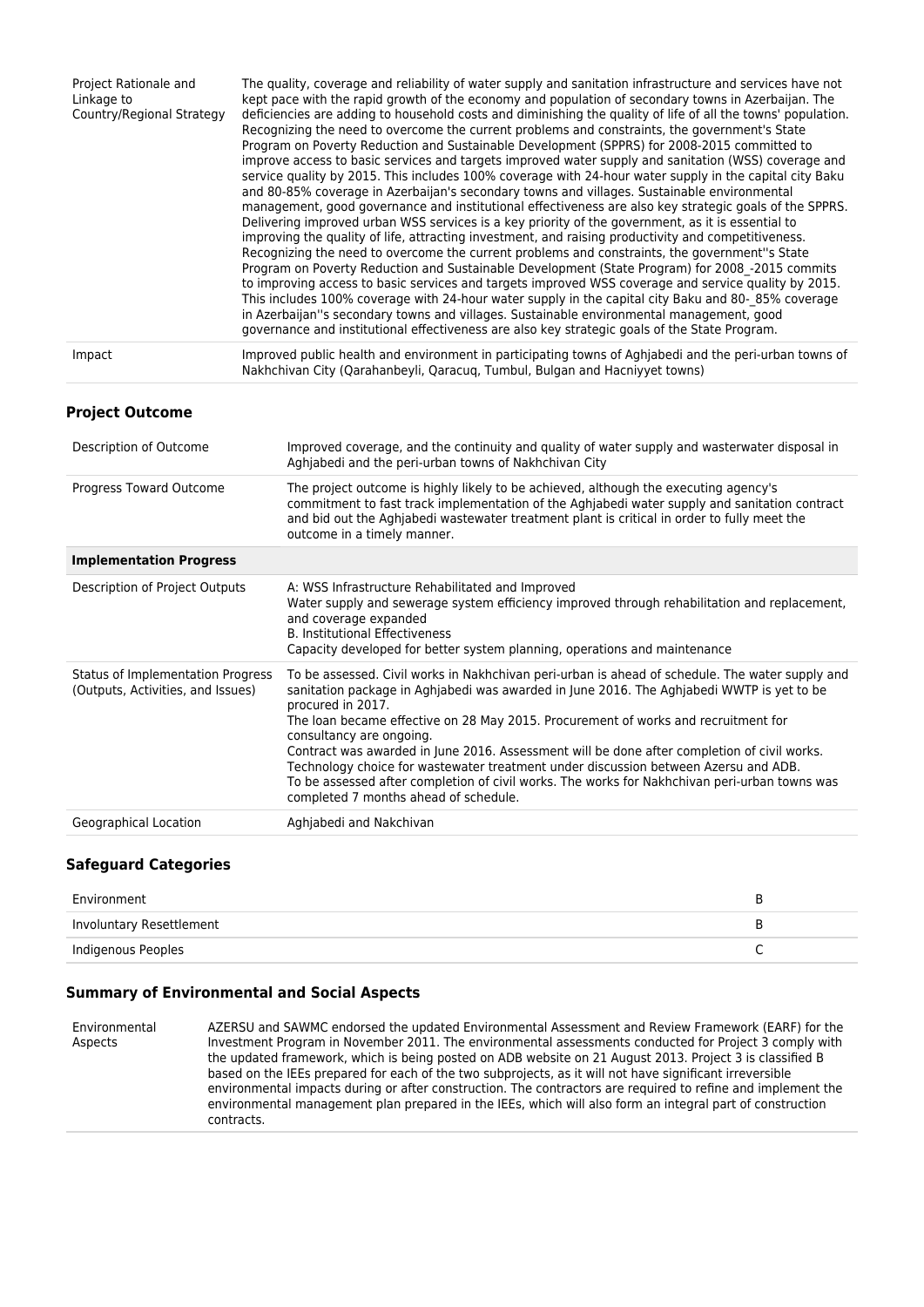| Involuntary<br>Resettlement      | AZERSU and SAWMC endorsed the updated Land Acquisition and Resettlement Framework (LARF) for the<br>Investment Program in November 2011. Project 3 includes construction of water supply and sewerage network<br>along existing road network and within the existing right of way. The land for boreholes, water intake,<br>reservoirs and associated facilities in Aghjabedi town is owned by SuKanals and similarly land for the sewage<br>pumping station in Nakhchivan is owned by the government. There is only 3.5 hectare privately land being<br>acquired for construction of sewage treatment plant in Aghjabedi town. A land acquisition and resettlement<br>plan (LARP) was prepared for the project in consultation with the displaced persons and measures to deal with<br>temporary impacts during construction in all subprojects. The LARP was endorsed by AZERSU on 25 June 2013<br>and is posted on ADB website on 21 August 2013. Consequently, Project 3 is classified B. Any unanticipated<br>impacts will be mitigated, based on the provisions of the LARF. AZERSU, with support from its IPMC, has<br>sufficient institutional capacity for supervising and monitoring the LARP. |
|----------------------------------|----------------------------------------------------------------------------------------------------------------------------------------------------------------------------------------------------------------------------------------------------------------------------------------------------------------------------------------------------------------------------------------------------------------------------------------------------------------------------------------------------------------------------------------------------------------------------------------------------------------------------------------------------------------------------------------------------------------------------------------------------------------------------------------------------------------------------------------------------------------------------------------------------------------------------------------------------------------------------------------------------------------------------------------------------------------------------------------------------------------------------------------------------------------------------------------------------------|
| <b>Indigenous Peoples</b>        | The Project will have no expected impact on Indigenous People.                                                                                                                                                                                                                                                                                                                                                                                                                                                                                                                                                                                                                                                                                                                                                                                                                                                                                                                                                                                                                                                                                                                                           |
|                                  | <b>Stakeholder Communication, Participation, and Consultation</b>                                                                                                                                                                                                                                                                                                                                                                                                                                                                                                                                                                                                                                                                                                                                                                                                                                                                                                                                                                                                                                                                                                                                        |
| During Project<br>Design         | The Project intends to maximize transparency by communicating relevant project information to stakeholders<br>in various means. Consultations were carried out during the design of the WSS system and gender analysis<br>was conducted to assess the needs and problems of men and women in relation to WSS services, with<br>minimum 50% participation from women. Based on relevant available database on families, the design of the<br>system ensured that maximum households headed by women, widows, the elderly, and single women are<br>covered within the design limitation.                                                                                                                                                                                                                                                                                                                                                                                                                                                                                                                                                                                                                   |
| During Project<br>Implementation | The main vehicle for civil society participation in the project is through mobilization of the Town Water User<br>Associations. (TWUAs)<br>The project will establish links between the two executing agencies, TWUAs, and local Non-Governmental<br>Organizations to ensure community feedback provided by women will be delivered to EAs for improved<br>services.<br>A public outreach program to create local awareness on environmental and financial sustainability of the<br>services and to keep the public informed of the project implementation schedule will also be conducted in<br>each project area, with relevant information, education and communication (IEC). This activity is outlined in<br>the project Gender Action Plan.                                                                                                                                                                                                                                                                                                                                                                                                                                                        |

## **Business Opportunities**

| Consulting  | Two consulting contracts for project management consultancy and two consulting contracts for project auditing                                                                                                                                                                                                                                                                                                                                                                                                                                                                                                                                                                                                                                                                                                                                                                                                                                                                             |
|-------------|-------------------------------------------------------------------------------------------------------------------------------------------------------------------------------------------------------------------------------------------------------------------------------------------------------------------------------------------------------------------------------------------------------------------------------------------------------------------------------------------------------------------------------------------------------------------------------------------------------------------------------------------------------------------------------------------------------------------------------------------------------------------------------------------------------------------------------------------------------------------------------------------------------------------------------------------------------------------------------------------|
| Services    | will be bid out for the project by AZERSU and SAWMC.                                                                                                                                                                                                                                                                                                                                                                                                                                                                                                                                                                                                                                                                                                                                                                                                                                                                                                                                      |
| Procurement | All procurement of goods and works will be undertaken in accordance with ADB's Procurement Guidelines.<br>Tranche 3 Ioan includes: (i) two international competitive biddings (ICBs) for procurement of civil works for water<br>supply and sewerage network in Aghjabedi and peri-urban towns in Nakhchivan; (ii) one ICB for procurement of<br>civil works for sewage treatment plant in Aghiabedi.<br>Bidders eligibility will be determined in accordance with ADB's Procurement Guidelines (March 2013, as amended<br>from time to time). Accordingly, no bidder or potential bidder shall be declared ineligible for ADB financed<br>contracts for any reason other than those set out in ADB's Procurement Guidelines. For goods or services funded<br>by loans from ADB's Special Fund resources, payments are limited to goods produced in, and services supplied<br>by, developed member countries that have contributed to such resources and all developing member countries. |

### **Responsible Staff**

| Responsible ADB Officer   | Shen. Lu                                                                                                                                                                                                                                                |
|---------------------------|---------------------------------------------------------------------------------------------------------------------------------------------------------------------------------------------------------------------------------------------------------|
|                           | Responsible ADB Department Central and West Asia Department                                                                                                                                                                                             |
| Responsible ADB Division  | Urban Development and Water Division, CWRD                                                                                                                                                                                                              |
| <b>Executing Agencies</b> | AzerSu ISC<br>67. Tbilisi av.<br>Baku AZ1012, Azerbaijan<br>State Amelioration & Water Management Committee of Nakhchivan Autonomous Republic<br>NAXDMSTA@GMAIL.COM<br>Khatai district, Nakhchivan City<br>Nakhchivan Autonomous Republic<br>Azerbaijan |

### **Timetable**

| Concept Clearance<br>$\sim$ |             |
|-----------------------------|-------------|
| <b>Fact Finding</b>         | $\sim$      |
| MRM                         | 04 Sep 2013 |
| Approval                    | 05 Dec 2013 |
| <b>Last Review Mission</b>  | $\sim$      |